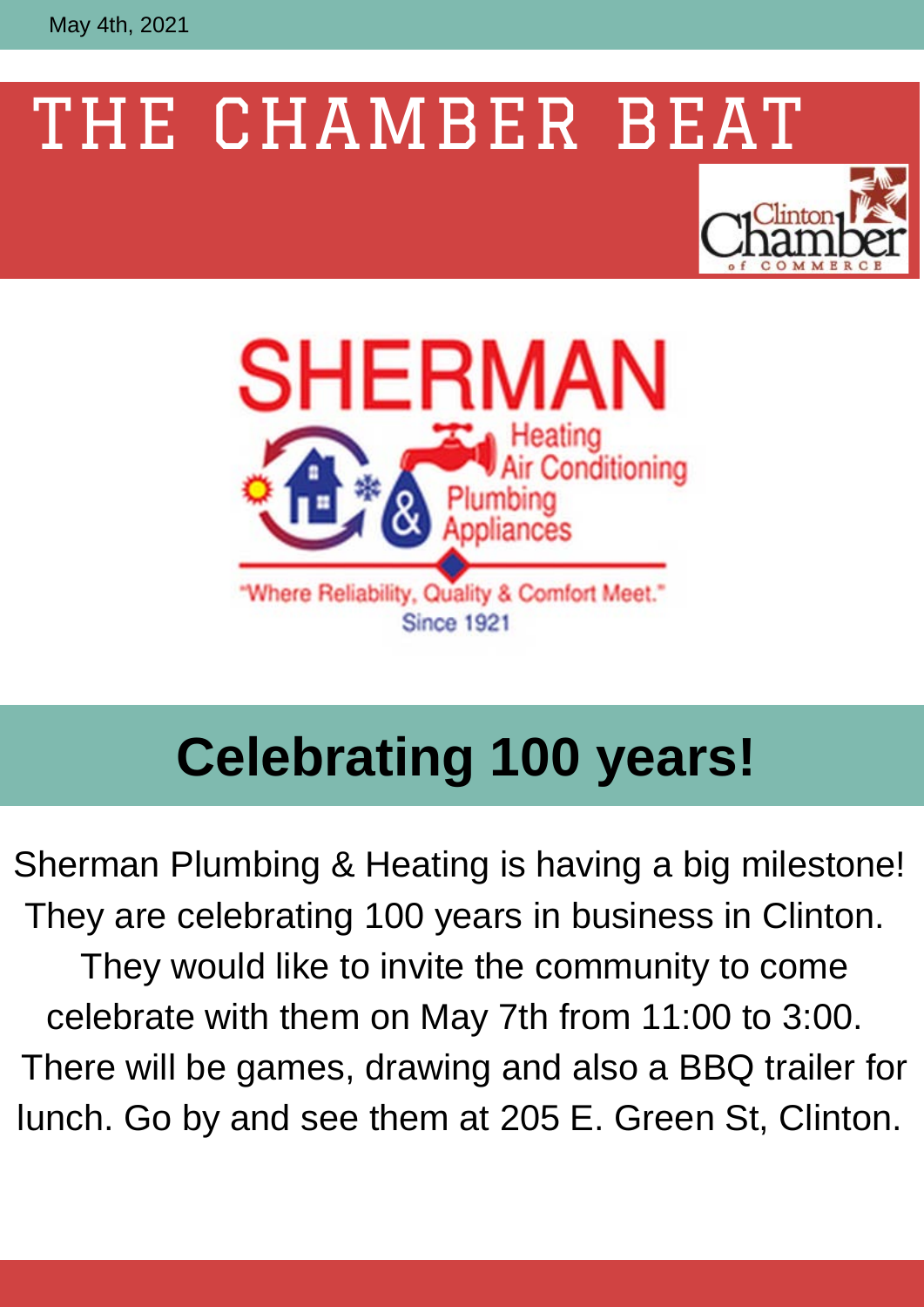# **Clinton Chamber of Commerce Ag Golf Tournament**

### 28th Annual

**AG-APPRECIATION SCHOLARSHIP GOLF TOURNAMENT SPONSOR: CLINTON AREA CHAMBER OF COMMERCE Clinton Country Club** 

SATURDAY, July 24, 2021

Format: 4 person Scramble<br>Entry Fee \$240.00 PER TEAM includes games SHOTGUN START-8:30 AM **CASH PRIZES PAY BACK 4 places for 2 flights** Over \$1800.00 in cash paid out. \*based on 18 teams subject to change.

Please enter the following team in the Ag-Appreciation Golf Event



SPONSOR YOUR OWN TEAM OF FOUR OR YOU AND<br>YOUR PARTNER WILL BE PAIRED WITH ANOTHER TWOSOME **CONTESTS:** Closest to the Pin Contest **Straightest Drive** PROCEEDS GO TOWARD SCHOLARSHIPS



| Contact golfer:                              |             |  |
|----------------------------------------------|-------------|--|
| Address:                                     | Phone:      |  |
| 2nd golfer:                                  | 3rd golfer: |  |
| 4th golfer:                                  |             |  |
| Please Enclose Check to: GCACC Ag Tournament |             |  |
| Mail to: 200 South Main, Clinton, MO 64735   |             |  |
| Or Fax to (660) 885-8168                     |             |  |

#### **LUNCH WILL BE PROVIDED**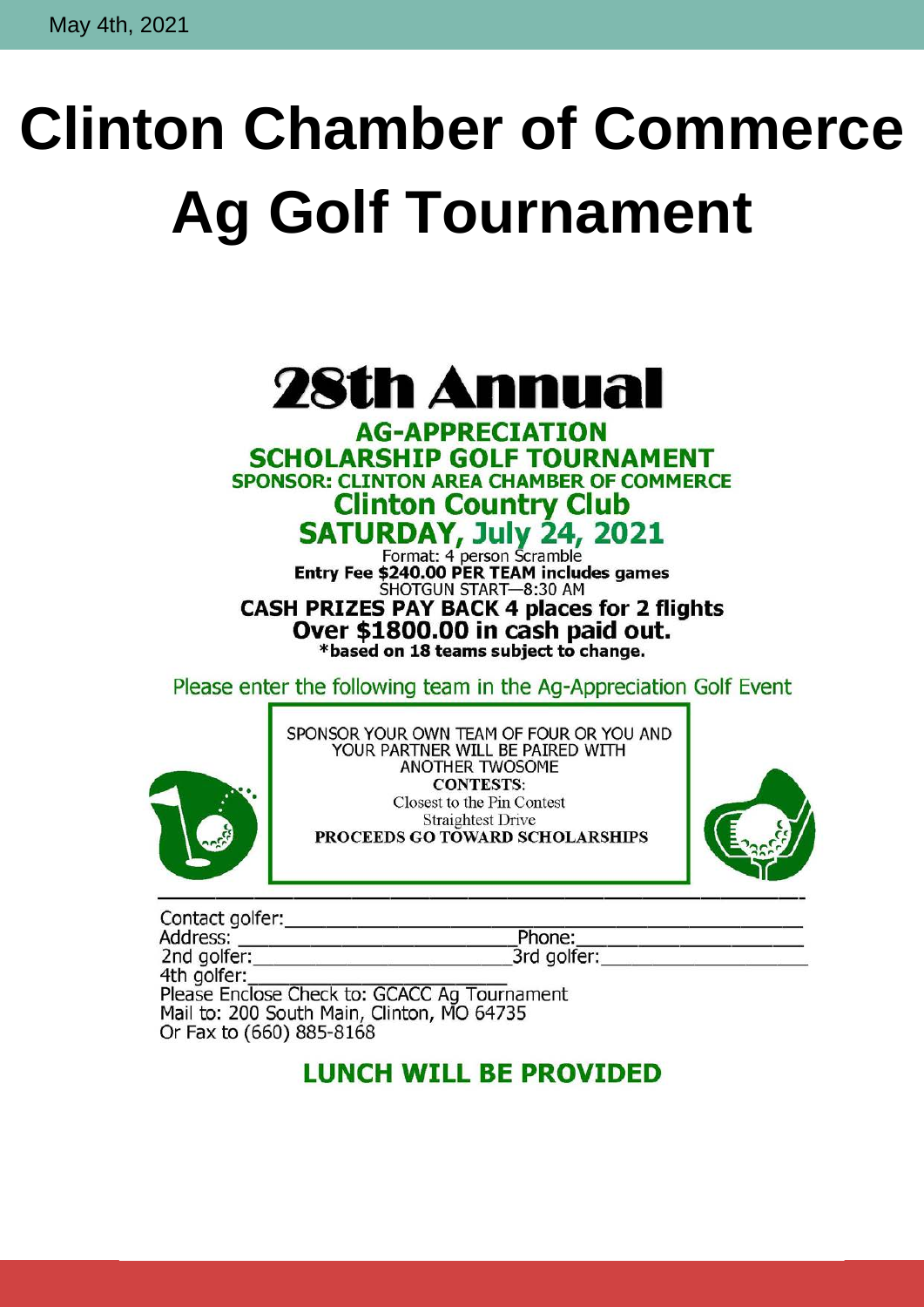May 4th, 2021

### **Welcome New Chamber Member**



Community Services

RISE Community Services is a non-profit organization serving members of our community with a variety of abilities. Our services provide community inclusion, selfsufficiency and individual choices with a vision to create perfect lives.

## **Chamber Business Information**

#### We're Here to Support You, Every Step of the Way



Heartland is always here to enrich the lives of our patients, families and communities. During this unusual time, our staff is following specialized protocols to provide the extra level of safety in the care we provide.

- Heartland delivers caring tuck-in calls to bring extra comfort and peace of mind for patients and their families
- Our emphasis is on comfort care and quality of life while being committed to supporting our patients, families and communities in their unique journeys
- Heartland is always available for patient visits, as needed, to meet your unique needs
- Our goal is to prevent frequent trips to the hospital

We are here for you. Any day of the year, any time of the day, we can initiate hospice care for you or your loved one.

800.955.1219





Modern Exchange store closing-starting May 1st all clothes and shoes will be 80% OFF and everything else will be 50% to 60% OFF.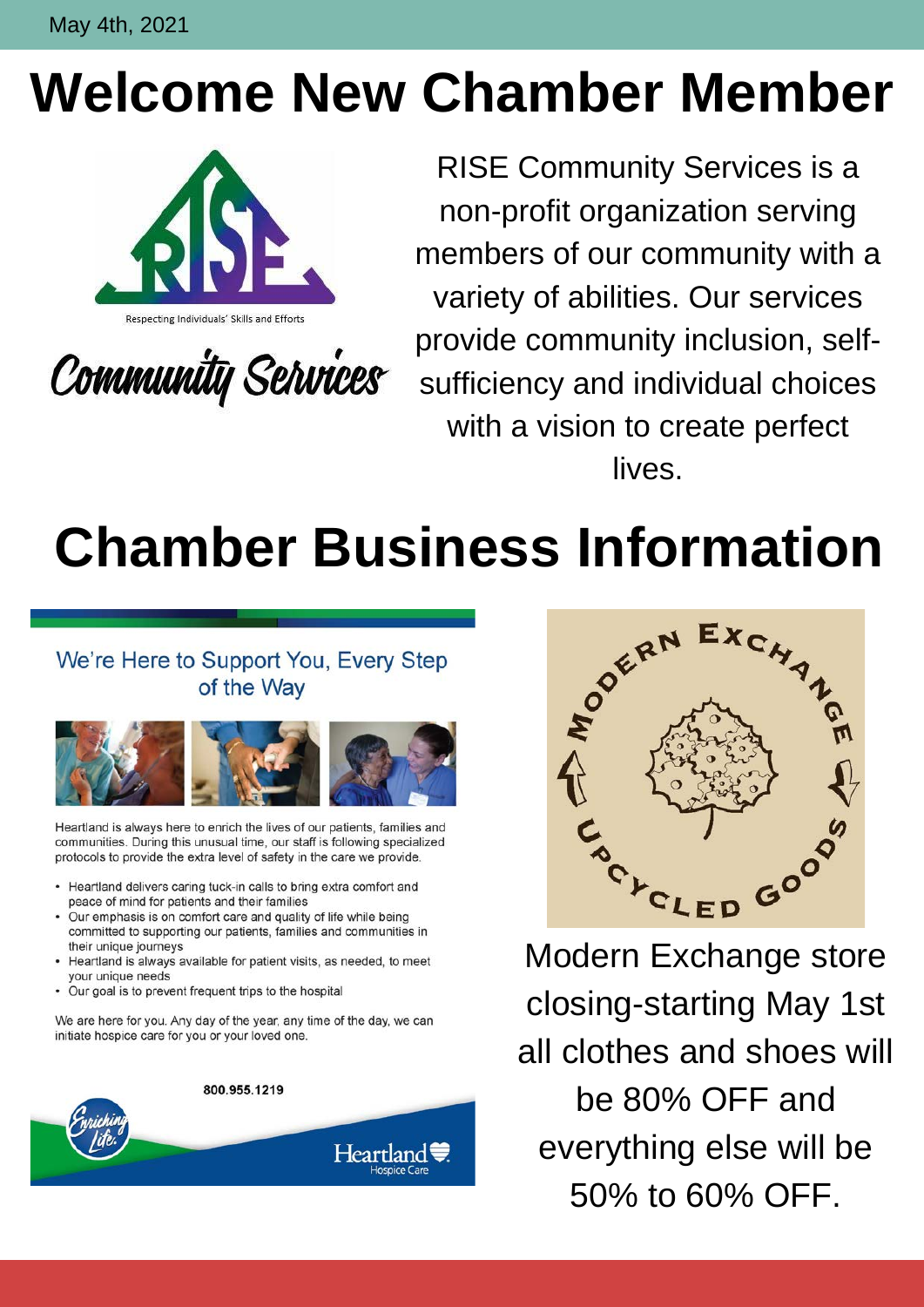### **Henry County Library**

#### **Take and Make Mother's Day Craft**



Mother's Day is just around the corner, and Miss Sheila is putting together a 'Take and Make' craft for children to give their mothers. You can pick up your craft packet at the circulation desk in the Clinton Facility and the Lenora **Blackmore Branch, in Windsor.** 

Kits will be available from Monday, May 3rd to Saturday, May 8th, 2021. On Saturday, May 8th at 10:00 AM, you can follow along with Miss Sheila as she shows you how to put this craft together on the Henry County Library Facebook Page.

#### **Scavenger Hunt on the Library Website (henrycolib.org)**



Miss Sheila is going to test your hunting skills! Can you find the hidden treasures on the website waiting to be found? On May 19th, 2021, at 3:00 PM, Miss Sheila will post the scavenger hunt on the library Facebook pages, and lay out paper copies in the library. Once you have the questions, then go to henrycolib.org, and see how many of the answers you can find. Bring your sheet back to Miss Sheila, and she will give you a fun treat. We wish you good luck!

**Summer is just around the corner, and the Henry County Library and Lenora Blackmore Branch in Windsor, have a fun-packed summer waiting just for you! June and July will be filled with animal programs, reading rewards and prizes, and opportunities to share fun times with your friends. Keep your eyes open for more information about all the exciting things happening at the Summer Reading Program. Mark your calendar for our Kick-Off Celebration on Saturday, June 5, 2021, from 8:00 AM to 5:00 PM at the Henry County Library Clinton location.**